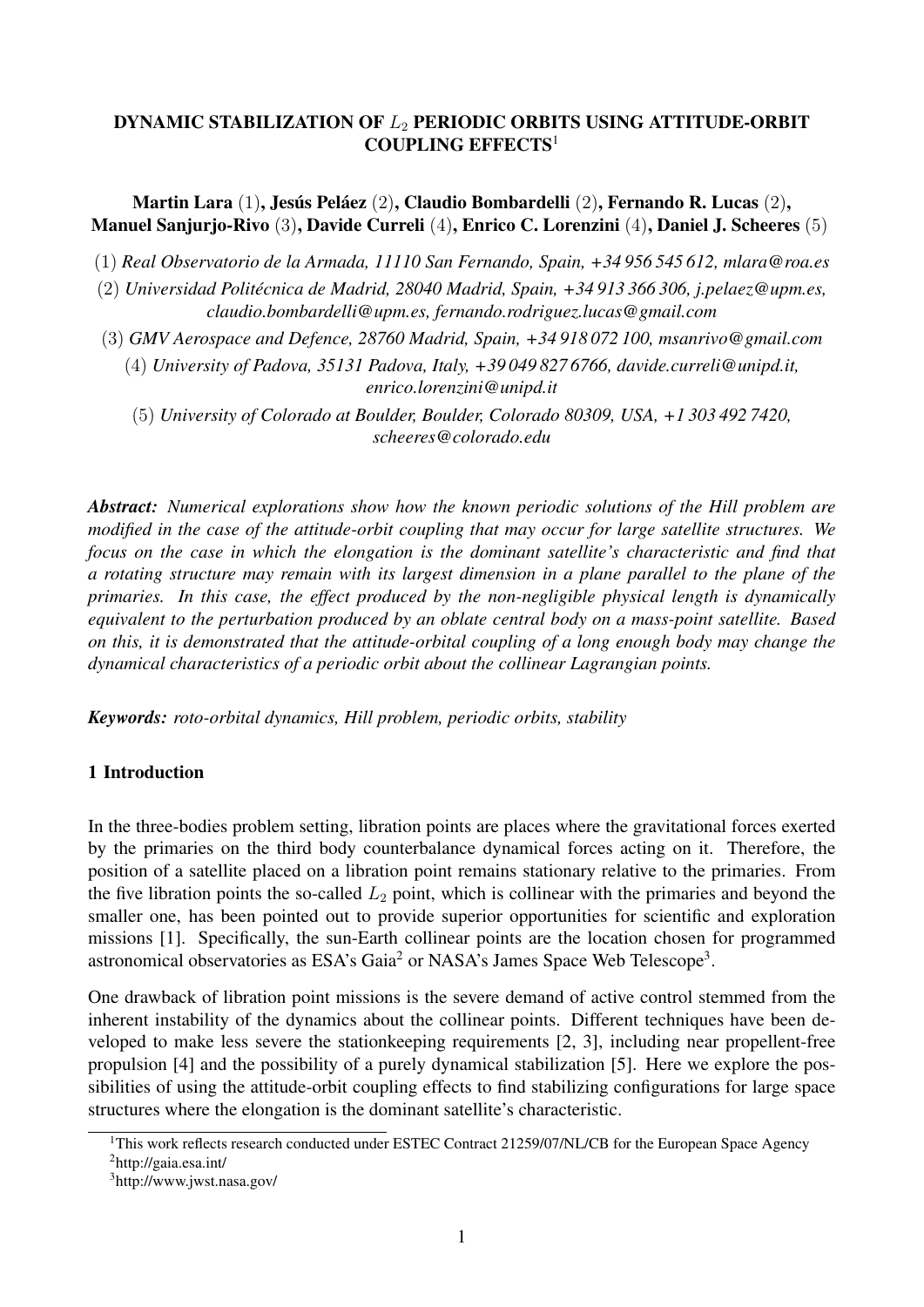To get a clear insight in the coupled dynamics we simplify the three-bodies dynamics to the Hill problem approximation and only consider elongated objects that are modeled in the dumbbell approximation. Furthermore, for bodies in fast rotation when compared to the rotation rate of the primaries the problem evolves in different time scales, which allows us for carrying an averaging procedure out.

The averaging decouples the rotational motion, which can be integrated analytically in closed form, from the orbital one. Then, the orbital motion is reduced to a time-dependent three degrees of freedom problem in which the satellite's dimension is modeled with a single parameter. In particular, the averaged rotational motion reduces to an equilibria when the fast rotation occurs in a plane parallel to the orbital plane of the primaries. In this case, the orbital motion is conservative and can be explored with the usual tools of nonlinear dynamics. More precisely, the numerical continuation of periodic orbits about  $L_2$  allows us to carry out a systematic study of their dynamic characteristics that shows the influence of the elongation in the orbital dynamics.

# 2 Hill problem dynamics

The Hill problem is a simplification of the three-body problem, which in turn is a simplification of real models. The three-body problem considers the motion of three point masses under their mutual gravitational attraction. In the "restricted" approximation, it is assumed that the mass of one body, the "secondary", is so small that it does not influence the motion of the other two bodies called the "primaries". The "circular" restricted three-body problem (CRTBP) assumes that the primaries evolve in circular orbits around their mutual center of mass. Finally, the Hill problem further simplifies the CRTBP by assuming that the mass  $m$  of the primary at the origin (the central body) is small when compared to the mass  $M$  of the other primary, and the distance between the primaries  $l$  is large when compared to the distance of the secondary to the origin.

The Hill problem provides a good approximation to the real dynamics of a variety of systems. Moreover, the Hill problem assumptions allow for multiplying the time for the rotation rate of the primaries  $\omega$  to obtain a non-dimensional time scale, and dividing the lengths by  $(Gm/\omega^2)^{1/3}$ , where  $Gm$  is the gravitational constant of the central body. This non-dimensioning process results in an invariant model that does not depend on any physical parameter, hence giving broad generality to the results, which are naturally parametrized by the Jacobi constant  $C$  and whose application at different systems becomes a simple matter of scaling.

In the Hill problem scaling the collinear points are placed at the positions ( $\pm \rho_H$ , 0, 0), where  $\rho_H$  =  $3<sup>-1/3</sup>$  is the Hill radius. They are equilibria of the differential system that are known to be unstable. Besides the equilibria solutions, periodic orbits are particular solutions of specific interest because they are the only solutions which evolution is known for all time. Furthermore, the stability character of a periodic orbit can be easily ascertained by integrating its variational equations.

Periodic solutions of the Hill problem are not isolated, but grouped in "natural" families of periodic orbits generated by variations of the Jacobi constant. Basic families start with small oscillations around the central body or the collinear points. From the basic families of periodic orbits new families appear as branches that bifurcate at different "critical" orbits (orbits with indifferent stability character) either in the plane of the primaries or out of it.

The stability of a periodic orbit is derived from the eigenvalues of the state transition matrix at the end of one period. To the aims of this work, we just mention that the linear stability character is described by two indices, say  $k_1$  and  $k_2$ , such that the condition  $k_{1,2}$  real and  $|k_{1,2}| < 2$  applies for linear stability, critical orbits occurring when either  $k_1$  or  $k_2$  are |2|. Then, stability curves that show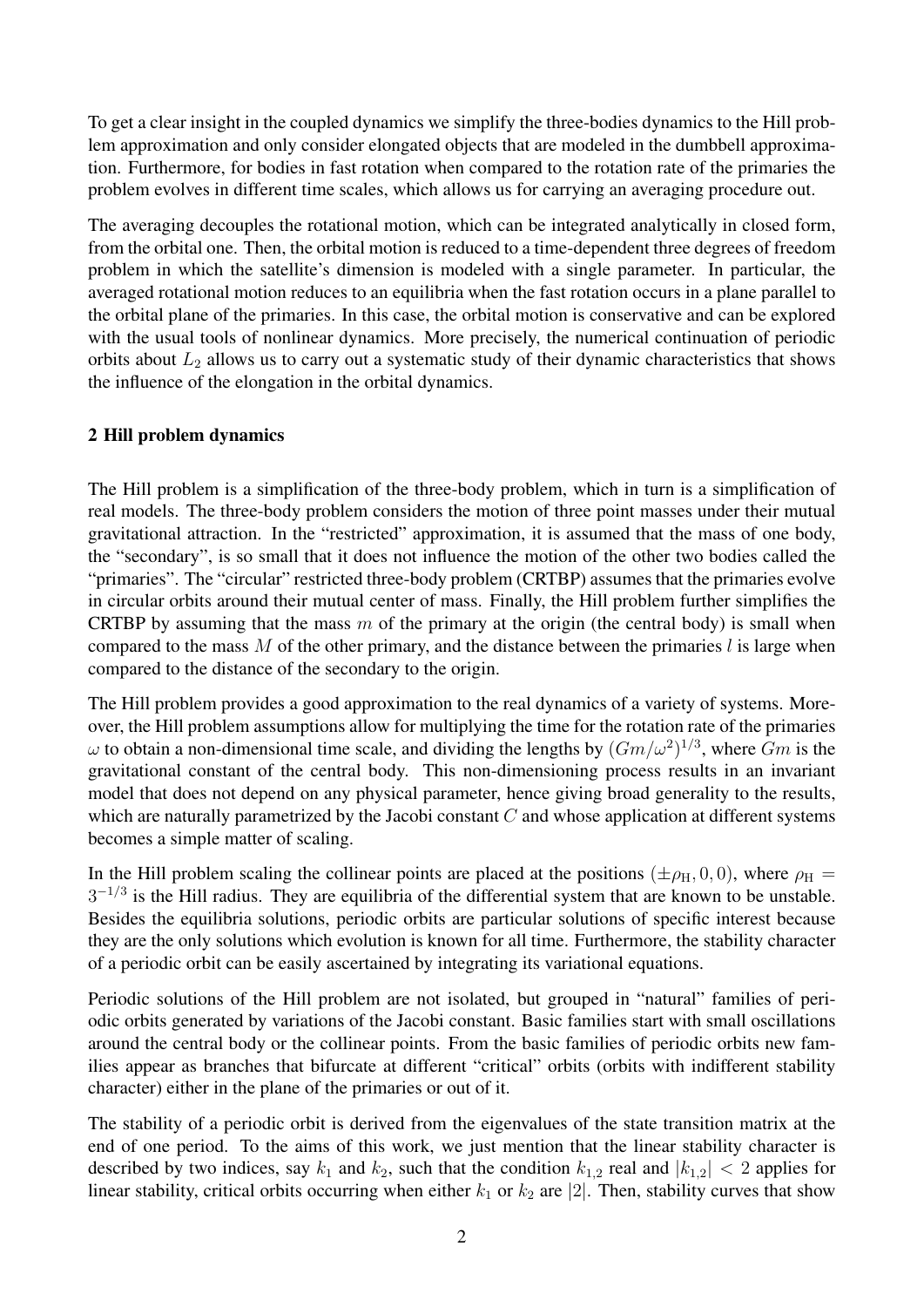the pattern of these indices parametrized by the Jacobi constant provide a crucial information on the stability evolution of a given family of periodic orbits.

We only pay attention to two among the variety of families of periodic orbits of the Hill problem that are known to exist for variations of the Jacobi constant [6, 7]. These are the family of 8-shaped periodic orbits, which starts from small vertical oscillations through the  $L_2$  collinear point, and the family of Halo orbits, which bifurcates from the family of Lyapunov orbits that starts from small retrograde oscillations in the plane of the primaries about  $L_2$ . The description of these families is taken from [5] where more detail is provided as well as the description of other families.

### 2.1 Eight-shaped orbits of the Hill problem

The family of eight-shaped periodic orbits of the Hill problem starts with small vertical oscillations through the collinear points. Decreasing values of the Jacobi constant produce eight-shaped orbits of increasing size and period. The orbits of this family are symmetric with respect to the planes  $\zeta = 0$ and  $\eta = 0$ , and cross the plane  $\zeta = 0$  only at  $\eta = 0$  and  $\dot{\zeta} = 0$ . Three sample orbits of this family are presented in the left plot of Fig. 1 for, from larger to smaller,  $C = 0, 1,$  and 2.



Figure 1: *Left: sample eight-shaped orbits for* C = 2 *(red),* 1 *(magenta), and* 0 *(blue). The black and red dots joined with a straight line mark the central body and the*  $L_2$  *point, respectively. Right: stability-period diagram of the family of eight-shaped periodic orbits of the Hill problem.*

The family of eight-shaped orbits of the Hill problem is made of highly unstable orbits with one of the stability indices, say  $k_1$ , always having very high values. As shown in the rigth plot of Fig. 1, the stability index  $k_1$  first decreases with C until the Jacobi constant takes the value  $C = -0.78757$  $(k_1 = 361.252)$  and then continuously grows. The other stability index starts with small values (the minimum  $k_2 = 1.63823$  occurs at  $C = 1.76243$ , but soon it crosses the critical value  $k_2 = +2$  at  $C = 0.512431$ , where the corresponding value of the other index is  $k_1 = 434.131$ , and then grows continuously although with moderate values. Note that the ordinates are represented in the usual hyperbolic arcsin scale.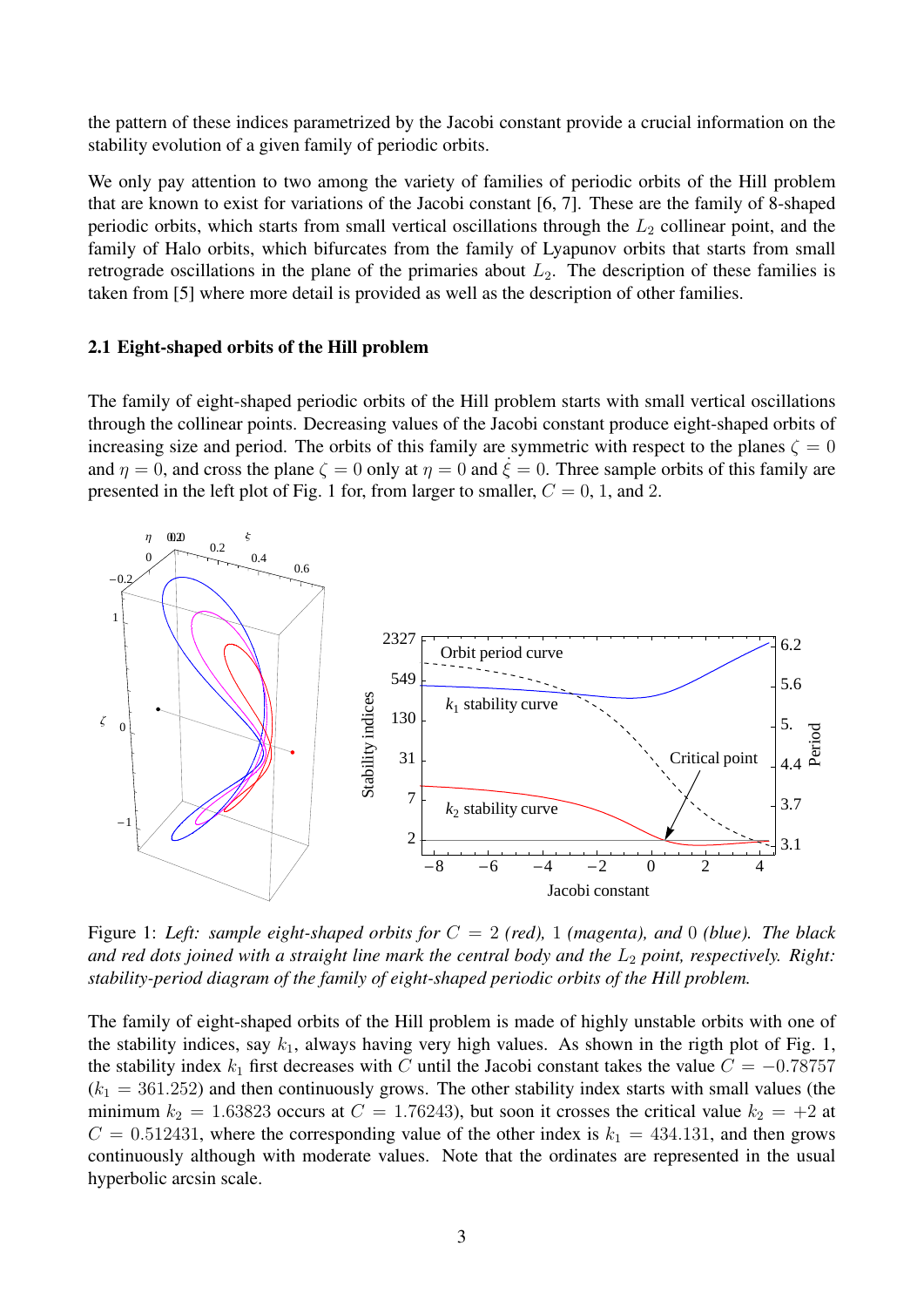#### 2.2 Halo orbits of the Hill problem

The family of Halo orbits starts from a critical bifurcation orbit of the family of Lyapunov orbits at  $C = 4.00531$ , where the period is  $T = 3.08144$ . Figure 2 shows the stability-period diagram of the family of Halo orbits (left plot) and one sample stable orbit (right plot). The family starts with a highly unstable, planar Lyapunov orbit and for decreasing values of the Jacobi constant the orbits move from the  $L_2$  point towards the origin with increasing inclination with respect to the plane of the primaries. The period of the Halo orbits, represented with a dashed curve in the left plot of Fig. 2, monotonously decreases along the family.



Figure 2: *Left: stability-period diagram of the family of Halo orbits of the Hill problem. Right: sample stable orbit for*  $C = 1.08$  *(the blue and red dots linked by a gray line are the origin and*  $L_2$ *point, respectively).*

The instability of the Halo orbits becomes smaller and smaller until finding a reflection orbit at  $C =$ 1.06903. After the reflection, Halo orbits exist for increasing values of the Jacobi constant, and enjoy linearly stable character in a short region until changing again to instability at  $C = 1.09515$ . It is known that this family continues with orbits that get closer and closer to the origin until its termination in a collision orbit.

Finally, we note that, because of the symmetries of the Hill problem, for any three-dimensional solution there exists also a symmetric orbit with respect to the plane of the primaries.

## 3 Dumbbell satellite in fast rotation

In the Hill problem scaling  $\rho \equiv (\xi, \eta, \zeta)$  are the coordinates of the center of mass of an extended satellite, whose attitude is described by the orientation of the unit vector in the direction of the dumbbell length with respect to the Hill problem frame. We find convenient to use the Bryant angles  $(\phi_1, \phi_2, \phi_3)$  for describing this orientation. When the attitude rotation of the dumbbell is much faster than the rotation rate of the system, the case of a fast rotating dumbbell, the attitude evolution can be studied in the long-term by averaging the equations over the "fast angle"  $\phi_3$ . Then, it can be shown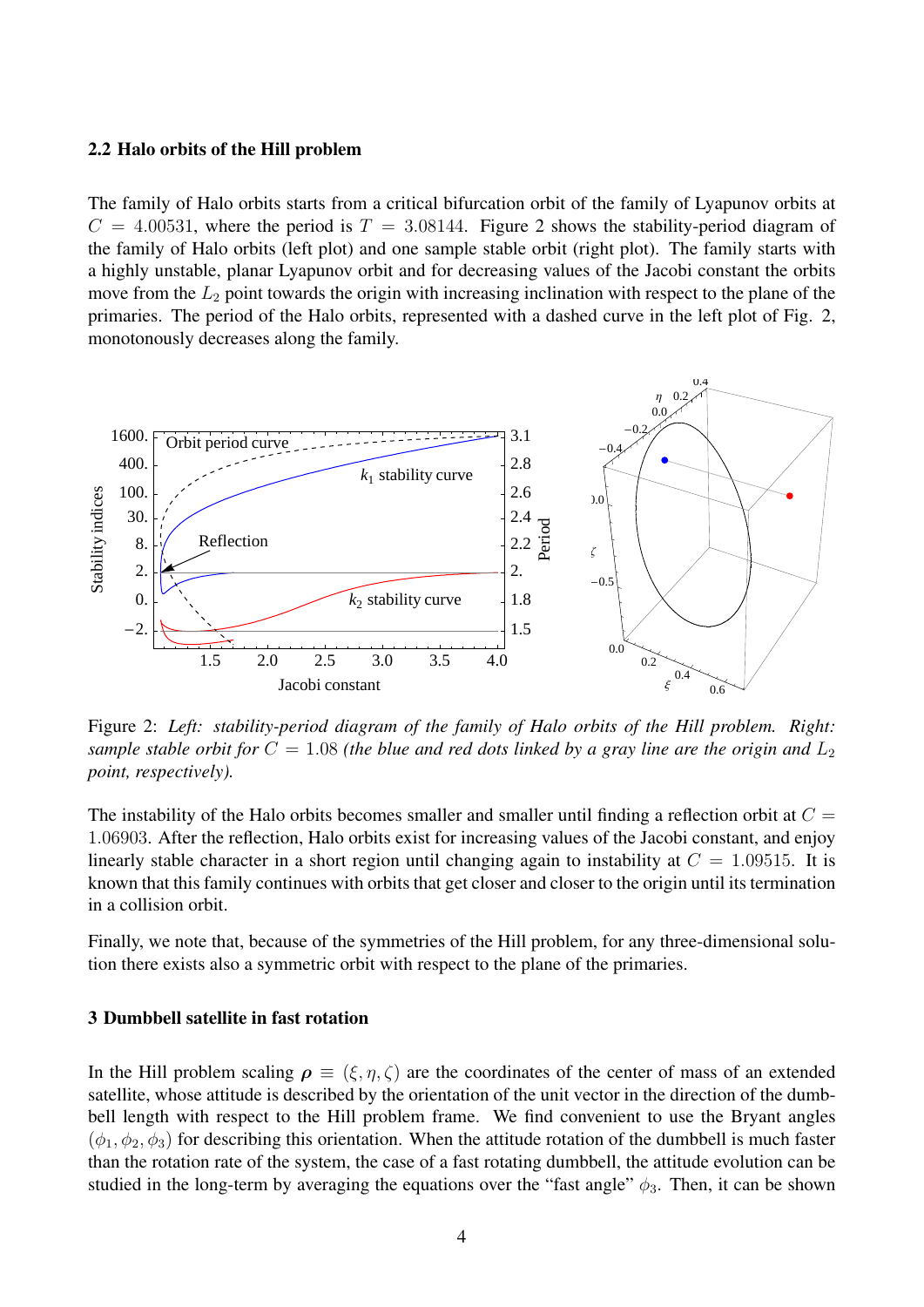that the attitude motion decouples from the orbital motion [5]. Thus,

$$
\phi_1' = \cos \phi_1 \tan \phi_2, \qquad \phi_2' = -\sin \phi_1 \tag{1}
$$

where "primes" mean derivative in the non-dimensional time scale. Equations (1) can be integrated analytically, showing that, on average, the rotational angular momentum keeps a constant direction in the inertial space and, therefore, it rotates with constant rate  $-\omega$  in the synodic frame.

After integrating Eqs. (1), the orbital motion is obtained from the integration of

$$
\xi'' - 2\eta' = 3\xi - \frac{\xi}{\rho^3} + \frac{\ell^2}{\rho^5} \left[ \frac{3}{2} \left( 5\frac{\Delta^2}{\rho^2} - 1 \right) \xi - 3\Delta \sin \phi_2 \right]
$$
 (2)

$$
\eta'' + 2\xi' = -\frac{\eta}{\rho^3} + \frac{\ell^2}{\rho^5} \left[ \frac{3}{2} \left( 5\frac{\Delta^2}{\rho^2} - 1 \right) \eta + 3\Delta \cos \phi_2 \sin \phi_1 \right]
$$
(3)

$$
\zeta'' = -\zeta - \frac{\zeta}{\rho^3} + \frac{\ell^2}{\rho^5} \left[ \frac{3}{2} \left( 5 \frac{\Delta^2}{\rho^2} - 1 \right) \zeta - 3 \Delta \cos \phi_2 \cos \phi_1 \right]
$$
(4)

where  $\rho = ||\rho||$ ,  $\Delta = \xi \sin \phi_2 - (\eta \sin \phi_1 - \zeta \cos \phi_1) \cos \phi_2$  is a non-dimensional auxiliary distance, and we introduce the non-dimensional parameter

$$
\ell = \sqrt{\frac{a_2}{2}} \frac{L/l}{\nu^{1/3}},\tag{5}
$$

where  $L/l$  is the ratio of the satellite's physical length to the distance between the primaries,  $\nu =$  $m/(m + M)$  is the reduced mass of the central body, and  $a_2$  is a non-dimensional coefficient related to the satellite's mass distribution such that  $0 < 4a_2 < 1$ , cf. [5]. In the case  $\ell = 0$ , of course, Eqs. (2)–(4) recover the classical Hill equations. The parameter  $\ell$  captures the influence of the dumbbell's length in the dynamics, and we call it the satellite's *characteristic length*. Full details on the derivation of these equations can be found in [5].

Therefore, for given initial conditions, the long-term evolution of fast rotating dumbbell satellites is reduced to a time-dependent three degrees of freedom problem given by Eqs. (2)–(4) in which the attitude solution of Eq. (1) must be replaced.

For the initial conditions  $\phi_1 = \phi_2 = 0$ , Eqs. (1) identically vanish and the dumbbell evolves, on average, with constant attitude parallel to the plane of the primaries. For this attitude-equilibrium configuration  $\Delta = \zeta$  and the motion of the center of mass is obtained from

$$
\xi'' - 2\eta' = 3\xi - \frac{\xi}{\rho^3} - \frac{3}{2}\ell^2 \frac{\xi}{\rho^5} \left(1 - 5\frac{\zeta^2}{\rho^2}\right),\tag{6}
$$

$$
\eta'' + 2\xi' = -\frac{\eta}{\rho^3} - \frac{3}{2}\ell^2 \frac{\eta}{\rho^5} \left(1 - 5\frac{\zeta^2}{\rho^2}\right),\tag{7}
$$

$$
\zeta'' = -\zeta - \frac{\zeta}{\rho^3} - \frac{3}{2} \ell^2 \frac{\zeta}{\rho^5} \left( 3 - 5 \frac{\zeta^2}{\rho^2} \right),\tag{8}
$$

equations that admit the Jacobi constant

$$
C = 3\xi^{2} - \zeta^{2} + \frac{2}{\rho} + \frac{\ell^{2}}{\rho^{2}}\left(1 - \frac{3\zeta^{2}}{\rho^{2}}\right) - (\xi'^{2} + \eta'^{2} + \zeta'^{2}).
$$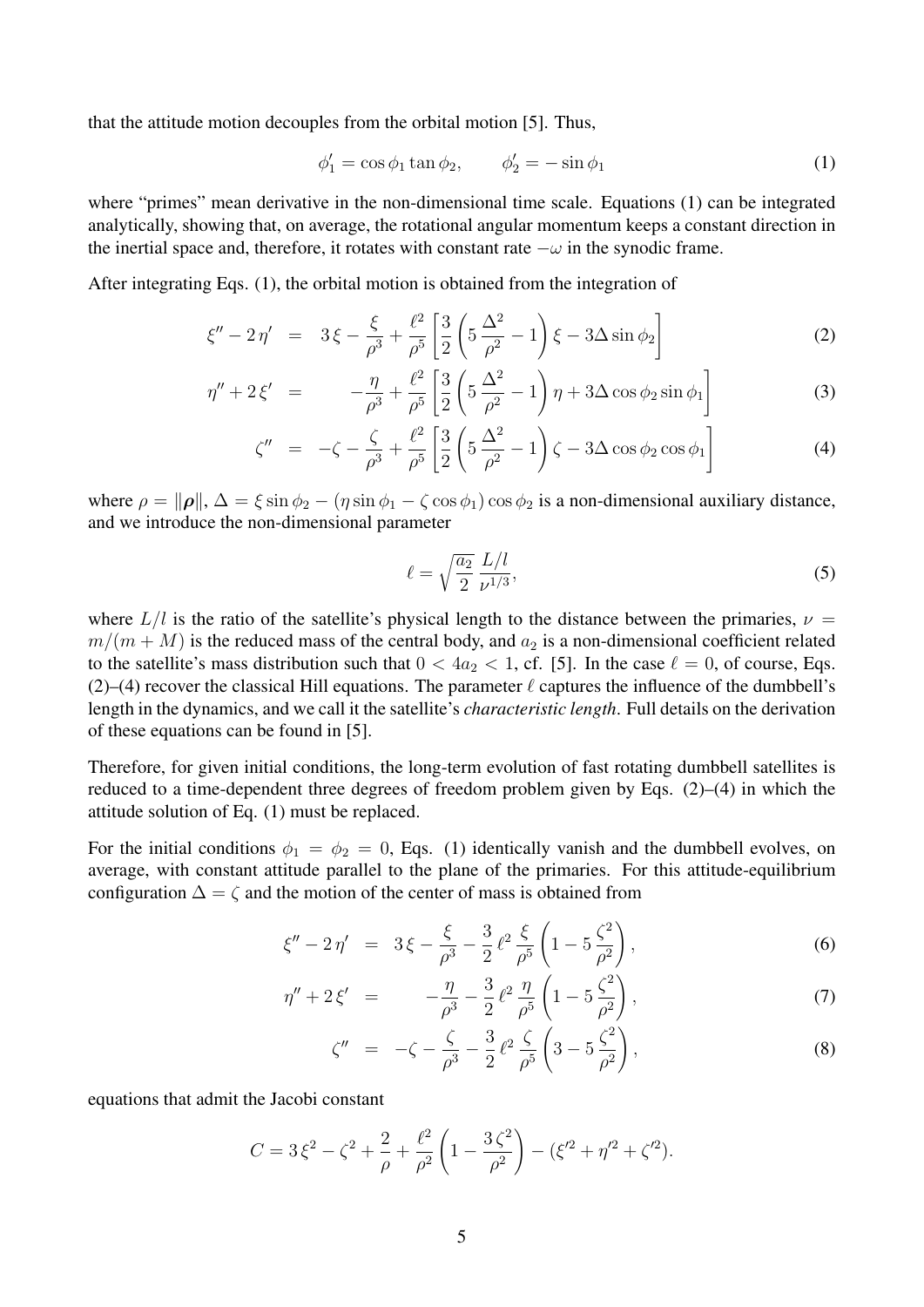A notable result of Eqs. (6)–(8) is that they are formally equal to the well known equations of the Hilloblate problem: a Hill's problem perturbed by the oblateness of a central body. In the fast-rotating dumbbell problem, the role of the oblateness is played by  $\ell^2 \equiv J_2 \alpha^2$ , where  $\alpha$  is the equatorial radius of the central body and  $J_2$  is the second order zonal harmonic coefficient. Therefore, in what respects to the orbital motion of the center of mass, the effect of a non-negligible dumbbell's length is analogous to that produced by the non-sphericity of the central body.

#### 4 Numerical explorations

As the orbital problem given by Eqs. (6)–(8) is conservative, the standard search for periodic orbits and their analytic continuation provides a great insight in the dynamics. Below we provide two sample cases taking the characteristic length as the parameter generator of the families. The description of these families is taken from [5] where more detail is provided as well as the description of other families.

Usual procedures for the continuation of families of periodic orbits rest upon the computation of differential corrections that require the integration of the variational equations. These are

$$
\delta \xi'' = 3\delta \xi - \sigma^2 (\sigma \delta \xi + 3\xi \delta \sigma) + 5\ell^2 \sigma^4 \xi S_2 \delta \sigma + \ell^2 \sigma^5 (S_2 \delta \xi + \xi \delta S_2) + 2\delta \eta' + \lambda \sigma^5 \xi S_2
$$
  
\n
$$
\delta \eta'' = -\sigma^2 (\sigma \delta \eta + 3\eta \delta \sigma) + 5\ell^2 \sigma^4 \eta S_2 \delta \sigma + \ell^2 \sigma^5 (S_2 \delta \eta + \eta \delta S_2) - 2\delta \xi' + \lambda \sigma^5 \eta S_2
$$
  
\n
$$
\delta \zeta'' = -\delta \zeta - \sigma^2 (\sigma \delta \zeta + 3\zeta \delta \sigma) + 5\ell^2 \zeta \sigma^4 (S_2 - 3) \delta \sigma + \ell^2 \sigma^5 [(S_2 - 3) \delta \zeta + \zeta \delta S_2] + \lambda \sigma^5 \zeta (S_2 - 3)
$$

where

$$
\sigma = \frac{1}{\rho}, \quad \delta\sigma = -\sigma^3(\xi\,\delta\xi + \eta\,\delta\eta + \zeta\,\delta\zeta), \quad S_2 = -\frac{3}{2}(1 - 5\zeta^2\sigma^2), \quad \delta S_2 = 15\zeta\,\sigma\,(\sigma\,\delta\zeta + \zeta\,\delta\sigma),
$$

and  $\lambda \equiv 1$  for length variations while  $\lambda \equiv 0$  for Jacobi constant variations. Note that for length variations we choose the square of the characteristic length as the parameter because it always appears in the equations as  $\ell^2$ .

We note that periodic orbits are not limited to the equilibrium case of constant attitude motion of Eqs.  $(6)$ – $(8)$ , and may survive in the non-conservative case described by Eqs.  $(2)$ – $(4)$ . However, the periodic orbits are no longer grouped in families for variations of the Jacobi constant and only isolated  $2\pi$ -periodic orbits may exist because the explicit appearance of time in the equations of motion. An account of the time-dependent case of non-constant attitude can be found in [5, 8].

#### 4.1 Eight-shaped orbits of the fast-rotating dumbbell problem

Despite the clear instability of the eight-shaped orbits of the Hill problem that can be appreciated in Fig. 1, variations of the characteristic length make it possible, in general, to find orbital stability. This is not true, however, for eight-shaped orbits with values of the Jacobi constant above say  $C \approx 3$  (cf. [5]). Besides the effects on stability produced by characteristic length variations, the shape and size of the orbit is also affected, which moves and curves towards the origin. As an example, below we provide the family for  $C = 2$ , where we find two stability regions separated by a region of complex instability.

The family of eight-shaped periodic orbits of the fast-rotating dumbbell problem with constant  $C = 2$ , starts with a highly unstable orbit of the Hill problem ( $\ell^2 = 0$ ). Increasing the characteristic length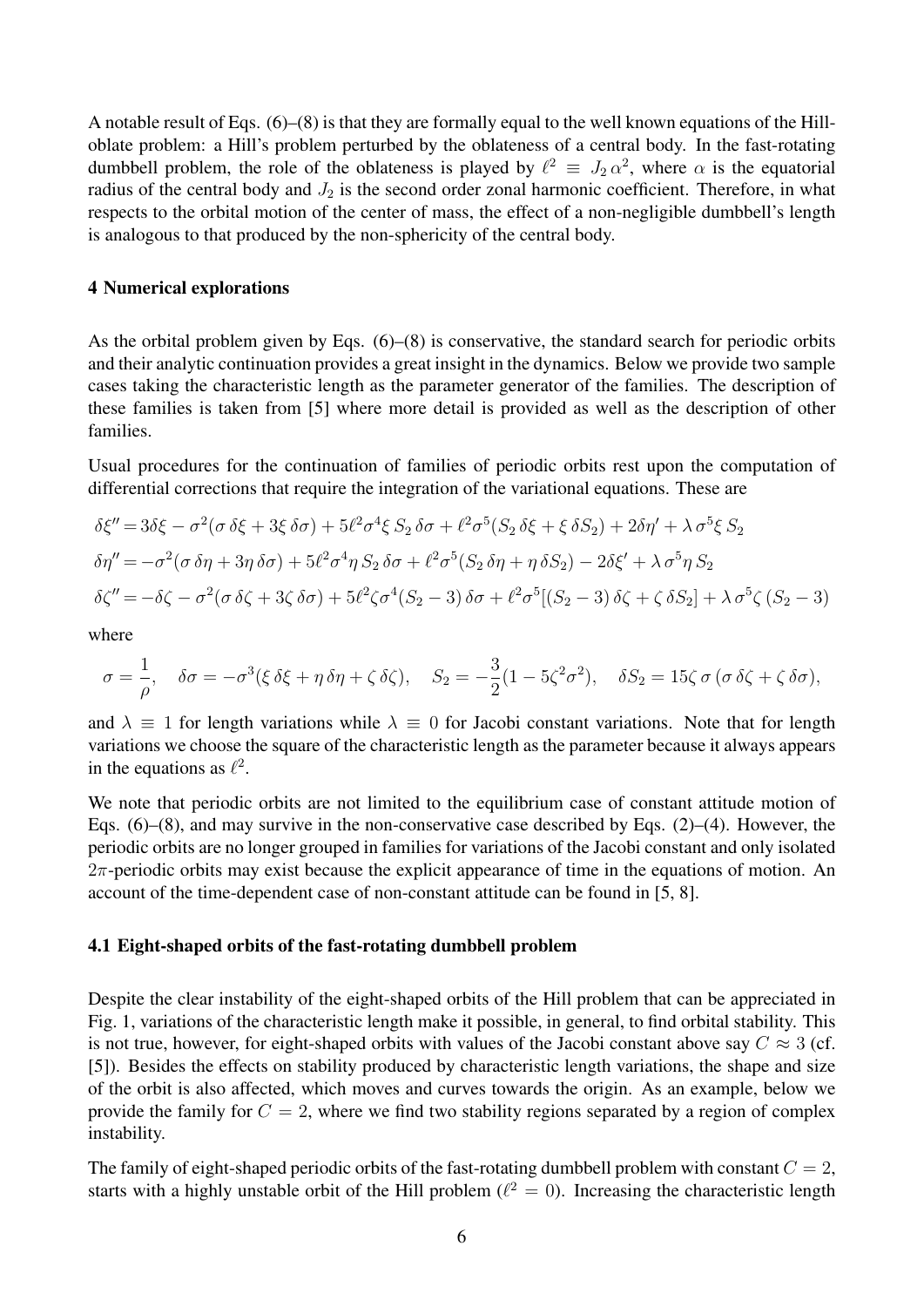produces orbits of smaller size and period, which reduce their instability character (see Fig. 3). One of the stability indices, say  $k_1$ , reduces continuously while the other slightly increases. The period reduces when increasing the characteristic length until a minimum that occurs at  $\ell^2 = 0.109415$ , after which a reflection of the family over the period occurs, and periodic orbits exists with increasing period.



Figure 3: *Left: stability-period diagram of a family of eight-shaped, periodic orbits with constant*  $C = 2$  for characteristic length variations; the horizontal gray lines correspond to the critical values  $k = \pm 2$ . Rigth: stable orbits for  $\ell^2 = 0.1$  (left)  $\ell^2 = 0.1075$  (center), and unstable orbit of the Hill *problem* ( $\ell^2 = 0$ , right); note the different scale for the  $\eta$ -axis.

Very close to the value of  $\ell$  for which the reflection in the period occurs, we find maximum characteristic length  $\ell^2 = 0.109416$  for which periodic orbits of this family exist (point 2 in the left plot of Fig. 3). Periodicity is broken for higher values of  $\ell^2$ , but, after a reflection in  $\ell$ , the family can be continued for decreasing values of the characteristic length.

The reflected branch of the family is made of orbits that immediately enter a region of stability at  $\ell^2 = 0.109203$ . Further decreasing the characteristic length produces stable orbits until  $\ell^2 = 0.106275$ (point 3 in the left plot of Fig. 3), where the dumbbell enters a region of complex instability. At  $l^2 = 0.101998$  (point 4 in the left plot of Fig. 3) the satellite enters another stability region, and the stability character changes again to instability at  $\ell^2 = 0.0993536$  (point 5 in the left plot of Fig. 3). Very close to this value of  $\ell$  a new reflection in the period occurs, and periodic orbits of this family exist with shorter periods, reaching high instability values for decreasing values of the characteristic length.

The right plot of Fig. 3 shows three sample orbits of this family. The higher one (the rightmost, in red) is the starting orbit, a highly unstable eight-shaped orbit of the Hill problem ( $\ell = 0$ ) with  $C = 2$ . The other two are stable orbits, one from each stability region, with characteristic length  $\ell^2 = 0.1$ (left) and  $\ell^2 = 0.1075$  (center).

Table 1 provides the initial conditions of some critical orbits of this family, where the "Type" of the stability indices is noted **R** for real  $k_1$  and  $k_2$  stability indices and **C** for complex conjugate indices,  $k_1 \equiv \text{Re}(k)$ ,  $k_2 \equiv \text{Im}(k)$ . Numbers in typewriter style in the tables' caption make reference to corresponding points in the stability-period diagram in the left plot of Fig. 3.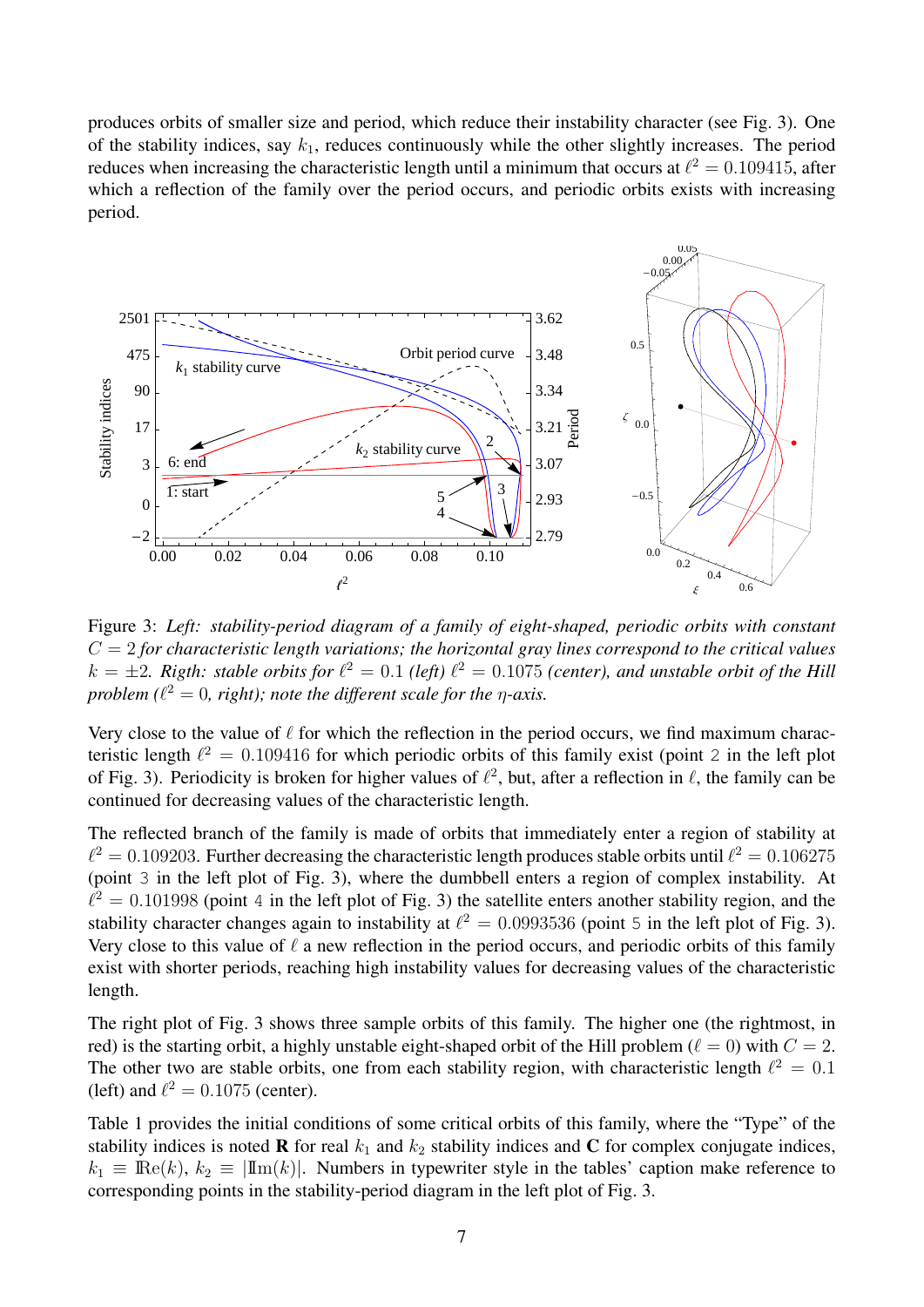#### 4.2 Halo orbits of the fast-rotating dumbbell problem

Increasing the characteristic length of a dumbbell in an Halo orbit tends to improve its orbital stability characteristics, in general, even finding stability in some cases. Again, variations of the characteristic length modify the size and shape of the orbit, and its relative position with respect to the origin. However, once a stable orbit has been found for a certain characteristic length, variations of the Jacobi constant might maintain stability while slightly changing other orbit's characteristics.

For low values of the Jacobi constant, say  $C \leq 1.5$ , the general behavior of the families of Halo orbits of the fast-rotating dumbbell problem with constant  $C$  for variations of  $\ell$  is to link two different unstable orbits of the family of Halo orbits of the Hill problem. Thus, the families start from a stable Halo orbit of the Hill problem ( $\ell = 0$ ); increasing the characteristic length leads to a reflection and, then, decreasing the characteristic length links the stable Halo orbit of the Hill problem with the unstable one that exists for the same value of the Jacobi constant (cf. Fig. 2). The link-families find stability in between for relatively small characteristic lengths.

As an example, we provide the stability-period diagram of the family for  $C = 1.2$  in the left plot of Fig. 4. The right plot of Fig. 4 shows three sample orbits. The initial conditions of the starting, reflection, and termination orbit of this family are given in table 2.



Figure 4: *Stability-period diagram of the family of Halo orbits with* C = 1.2 *for variations of the characteristic length. Right: unstable Halo orbits of the Hill problem (red and magenta) and stable (blue)* Halo orbit with  $\ell^2 = 0.0045$ .

Starting from higher values of the Jacobi constant results in a quite different behavior. Although stability regions still may be found they occur at higher values of  $\ell$ . On the contrary, the more unstable Halo orbits of the Hill problem seem not to be amenable to be stabilized by this mechanism. By increasing the characteristic length one never finds a reflection, and at certain value of  $\ell$  it occurs the termination of the family onto an orbit of the family of eight-shaped orbits (see [5] for further details).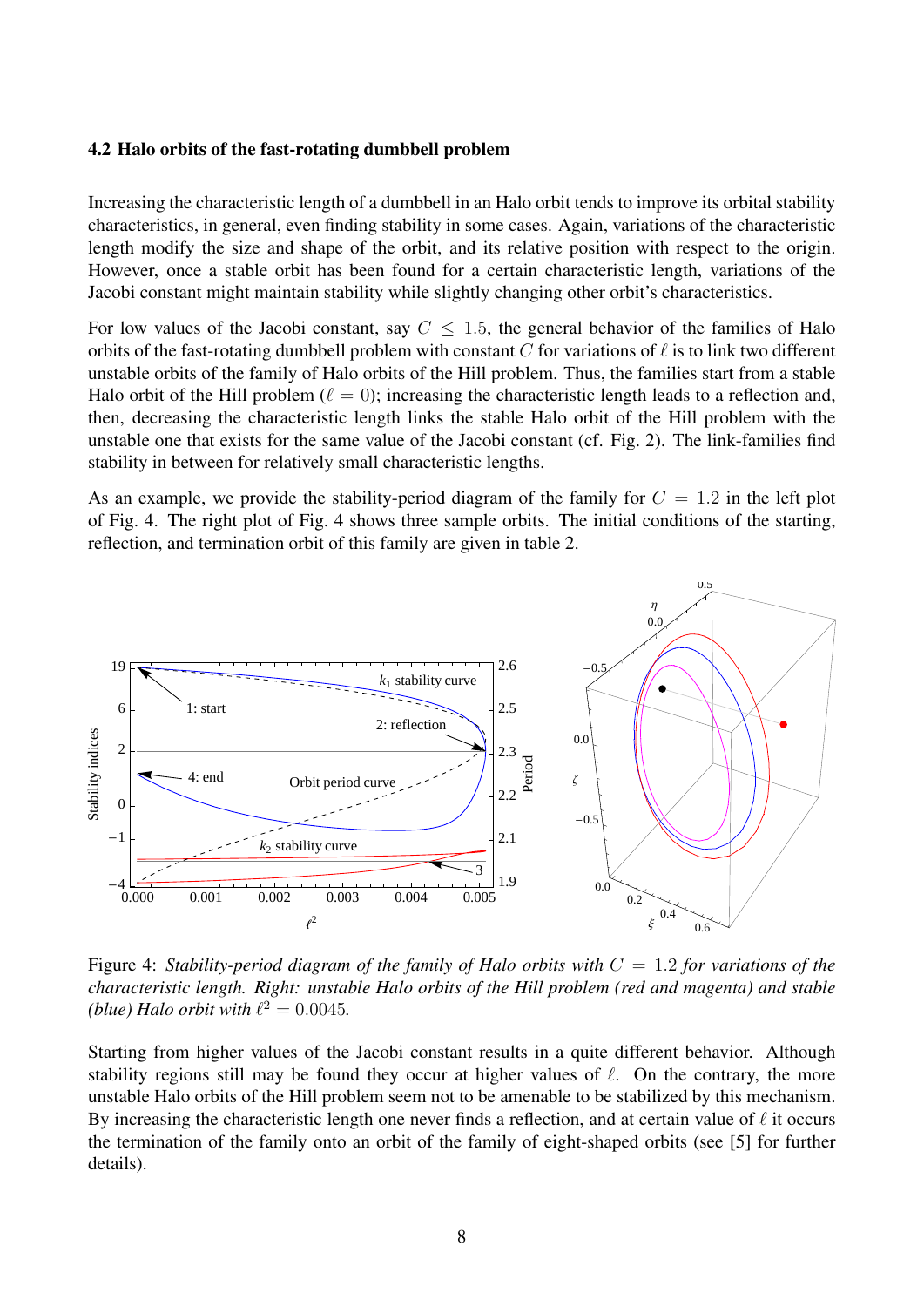### 5 Conclusions

The attitude-orbit coupling that occurs in the case of satellites of non-negligible length may result in orbit stabilization in the unstable neighborhood of the  $L_2$  collinear point. Specifically, our work establishes the existence and stability of periodic orbits associated with fast rotating elongated space structures. From a qualitative point of view, these orbits are the natural continuation of periodic motions typical of the Circular Restricted Three-Body Problem (Lyapunov, eight-shaped, and Halo orbits) whose dynamical characteristics are modified by the influence of the satellite's elongation. This fact suggests the use of space tethers as a purely dynamical stabilization mechanism.

Focusing on Halo orbits, the most promising regions to investigate are close to the stability region of the Hill problem. Notwithstanding, for real applications one needs also to check that the satellite's elongation required for stabilization is feasible with the actual technology.

## Acknowledgements

Part of this research has been supported by Project AYA 2010-18796 of the Government of Spain.

## References

- 1. Farquhar, R.W., Dunham, D.W., Guo, Y.P., McAdams, J. V., "Utilization of Libration Points for Human Exploration in the Sun-Earth-Moon System and Beyond," *Acta Astronautica*, Vol. 55, Nos. 3–9, 2004, pp. 687–700.
- 2. Simó, C., Gómez, G., Llibre, J., Martínez, R., "Station Keeping of a Quasiperiodic Halo Orbit Using Invariant Manifolds," in *Second International Symposium on Spacecraft Flight Dynamics*, pages 65–70. European Space Agency, Darmstadt, Germany, October 1986
- 3. Howell, K.C., Gordon, S.C., "Orbit Determination Error Analysis and a Station-Keeping Strategy for Sun-Earth L<sup>1</sup> Libration Point Orbits," *J. Astronautical Sciences*, Vol. 42, No. 2, 1994, pp. 207–228.
- 4. Gómez, G., Lo, M., Masdemont, J., Museth, K., "Simulation of Formation Flight Near Lagrange Points for the TPF Mission," *Advances in the Astronautical Sciences*, Vol. 109, No. 1, 2002, pp. 61–75.
- 5. Peláez, J., et al., *Dynamics and Stability of Tethered Satellites at Lagrangian Points*, Tech. Rept. 07-4201, Advanced Concept Team ESA, Nov. 2008.
- 6. Hénon, M., "Numerical Exploration of the Restricted Problem. V. Hill's Case: Periodic Orbits and Their Stability," *Astronomy and Astrophysics*, Vol. 1, 1969, pp. 223–238.
- 7. Gómez, G., Marcote, M., Mondelo, J.M., "The invariant manifold structure of the spatial Hill's problem," *Dynamical Systems: An International Journal*, Vol. 20, No. 1, 2005, pp. 115–147.
- 8. Peláez, J., et al., "Periodic orbits of the Hill-tether satellite problem originated from the  $L_2$ collinear point," *J. of Guidance, Control and Dynamics*, submitted, Nov. 2010.